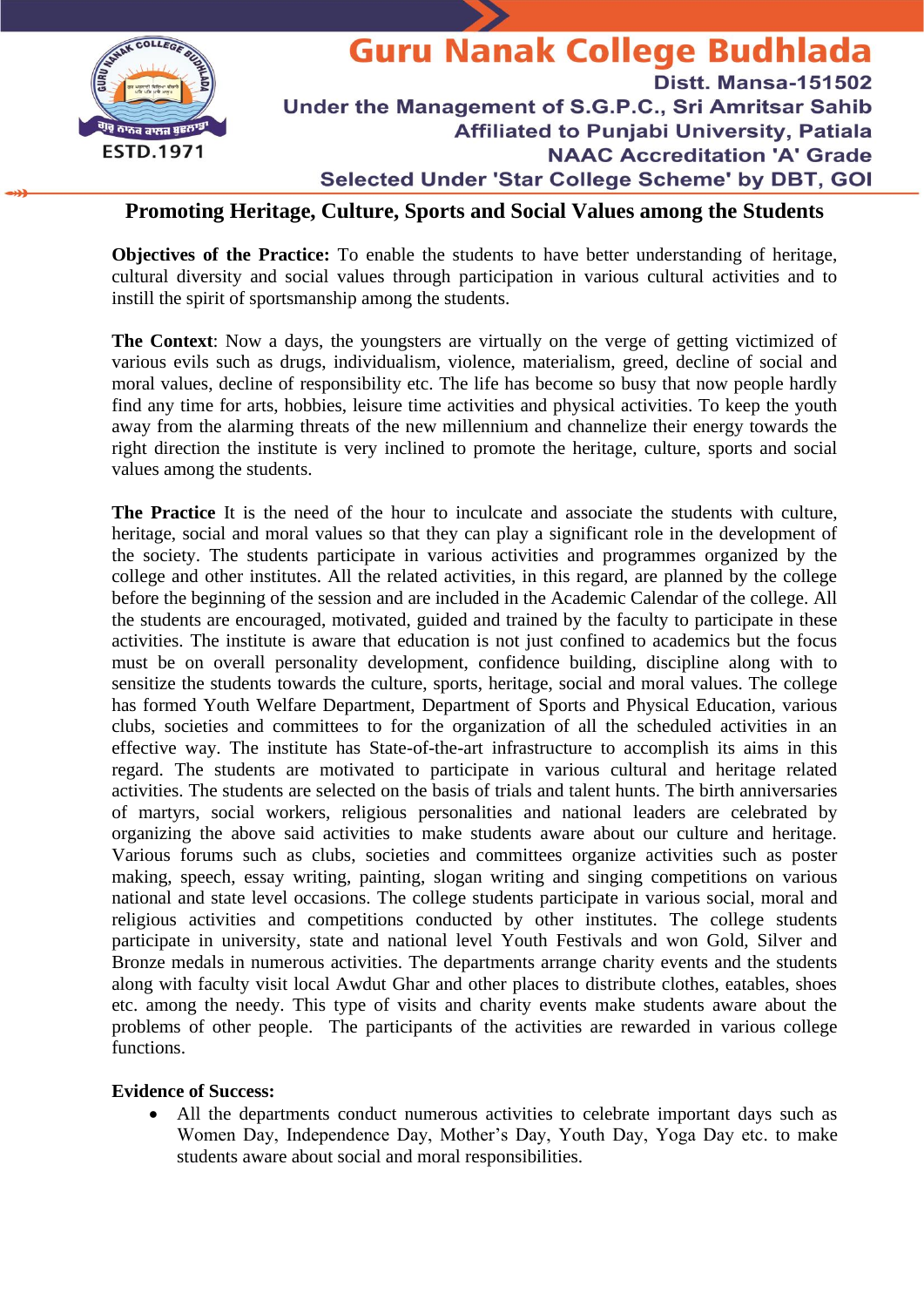- The institute has established a Spiritual Library and park to inculcate social and moral values among the students. The spiritual library is well stocked with books of different religions and biographies of religious persons.
- College was made Covid Isolation Centre by the administration during the Covid-19.
- P. G. Department of Computer Science organized one day trip to Sri Amritsar Sahib for students and faculty to promote cultural and social awareness among them on 20 March 2021.
- P. G. Department of Computer Science organized online seminar on "Universal Values and Diversities" to promote moral and social ethics among the students on 22 March 2021.
- Department of Food Processing conducted an online lecture on "Promoting Heritage and Culture" on 1 Oct 2020. The lecture was delivered by DR. Harjinder Kaur.
- P. G. Dept of English organized a lecture on "Human Values in Society" on 20 Nov 2020 and the resource person was Prof Ramandeep Kaur.
- Students of P. G. Dept of English visited Awdhoot Ashram and provided free food to the needy on 25 Feb 2021.
- P. G. Department of Punjabi organized an online discussion on "Importance of Values in Student Life" on 28 Sept 2020. Prof Gurdeep Singh discussed the basics of human values in detail with students.
- P. G. Department of Punjabi organized online discussion on "Major Efforts to Control the Effects of Covid-19" on 7 Sept 2020. The faculty discussed with students the effects of Covid-19 on economic, social and cultural life of common man.
- P. G. Department of Punjabi has started a movement "Main Imandar Han" (A free books service) in March 2021 to promote the importance of honesty, ethical, moral and social values among the students.
- Department of Agriculture organized an orientation to promote socio-economic diversities entitled "Regional and Socio-Economic Diversity" on 18 Feb 2021.
- Department of Agriculture organized awareness programme during Covid-19 and made people aware about the preventive measures for covid-19 and why to wear masks. Free masks were distributed at the villages Tahlian and Chular Khurad by the students and faculty. The objective of the programme was to make students aware about our social responsibilities.
- Department of Agriculture organized an online lecture "Role of Sports Activity in Life" to motivate students' participation in sports. The lecture was delivered by Astt. Prof. Ramandeep Singh.
- Department of Agriculture organized one day webinar "Changing Social Norms and Values in life" to promote Social Values among the students. The lecture was delivered by DR. Nisha Mann on 27 Sept 2020.
- Department of Agriculture conducted one day Interdepartmental visit in collaboraton with P. G. Dept of History to spread awareness regarding the traditional agricultural tools under the title "Cultural and Heritage Awareness Programme" on 6 March 2021.
- P. G. Dept of Music organized a workshop on Thumri Gayan- Concept and Forms on 26 Feb 2021. The resource person of the workshop was DR. Kamal Rani.
- A lecture on "Need and Significance of Youth Welfare in Preservation of Classical Musical Arts" was organized by P. G. Dept of Music on 24 Oct 2020 to promote classical music among the students.
- "Keertan Darbar on Gurpurab of Sri Guru Nanak Dev JI" was organized by P. G. Dept of Music to promote the philosophy of Sri Guru Nanak Dev ji in the present day life.